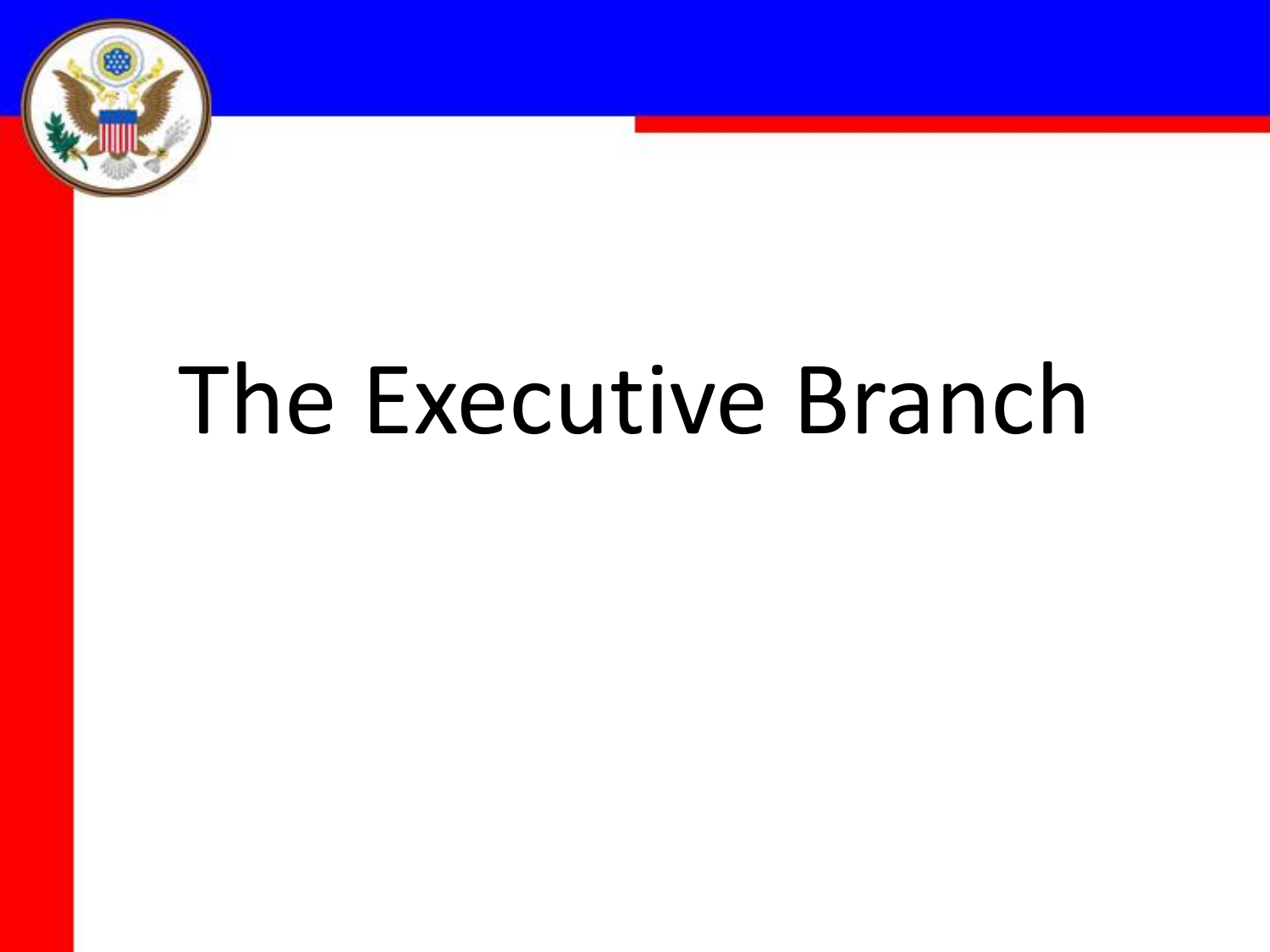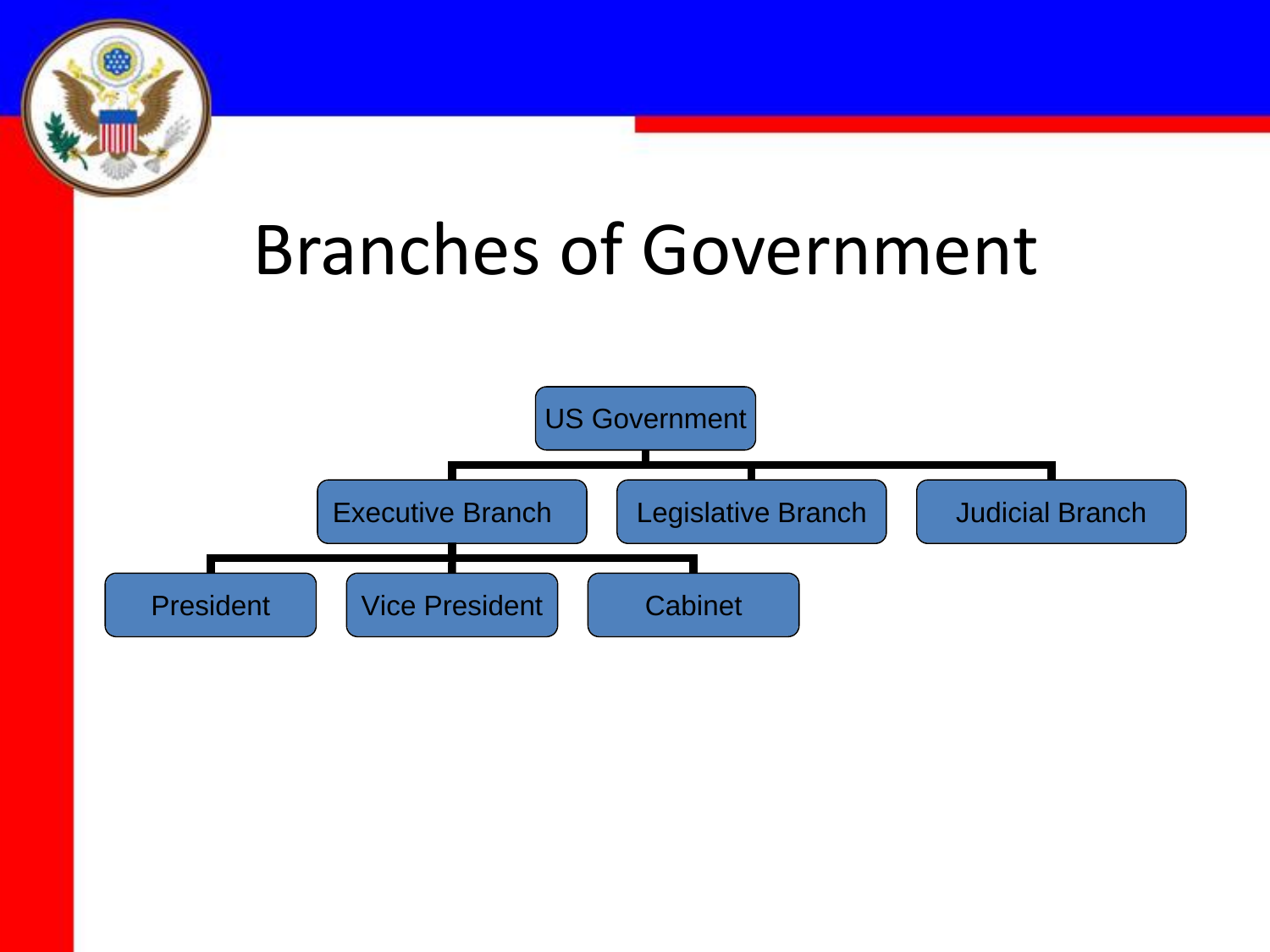

### The President



- Article II, Section 1
	- Presidential Qualifications and Restrictions
		- At least 35 years old
		- Natural born citizen of US
		- 14 year resident of US
		- Term 4 years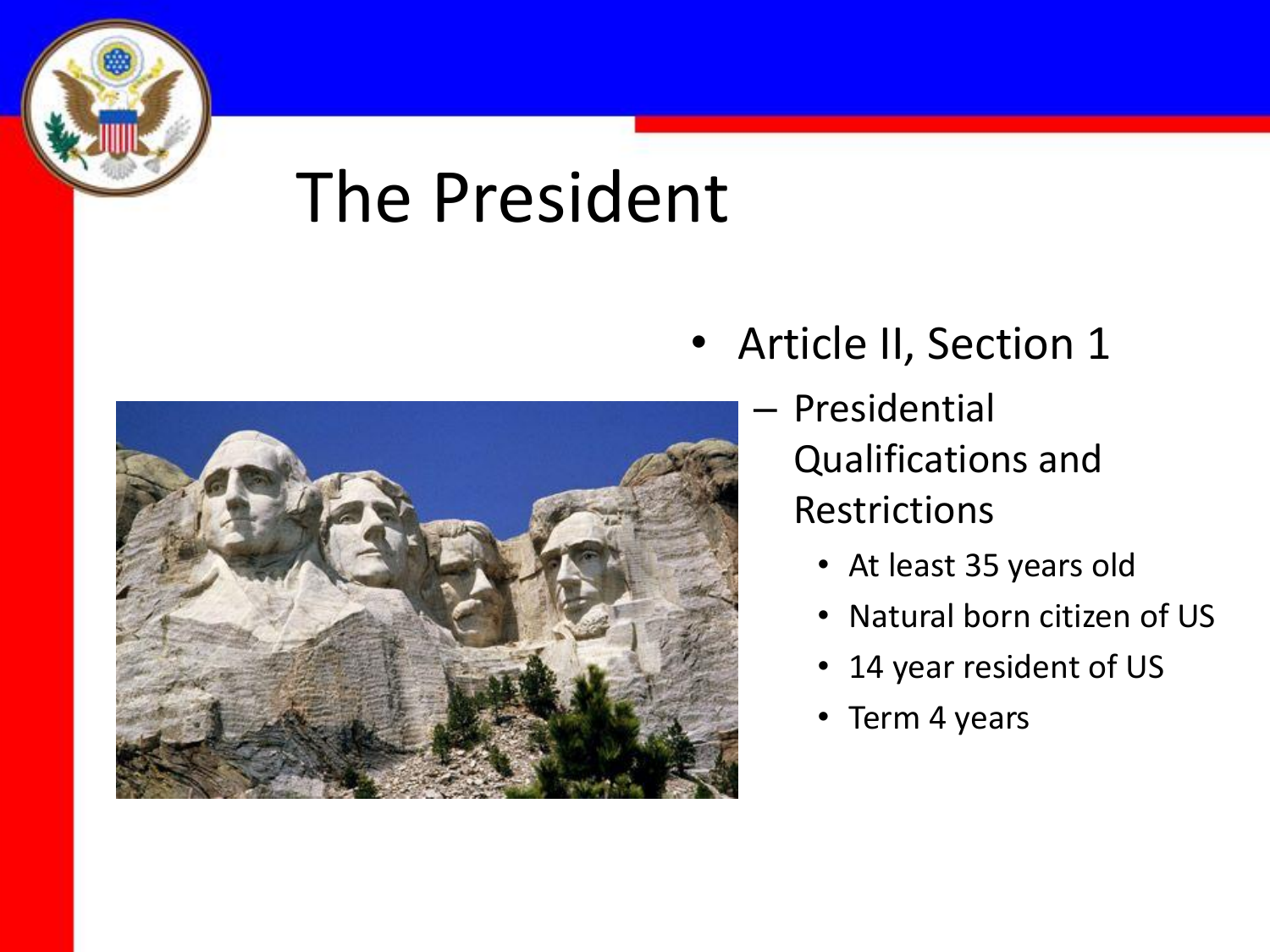

- Article II, Section 2 and 3
	- **Chief of State**:
		- Role: The president's role as chief of state is to represent the United States at public events.

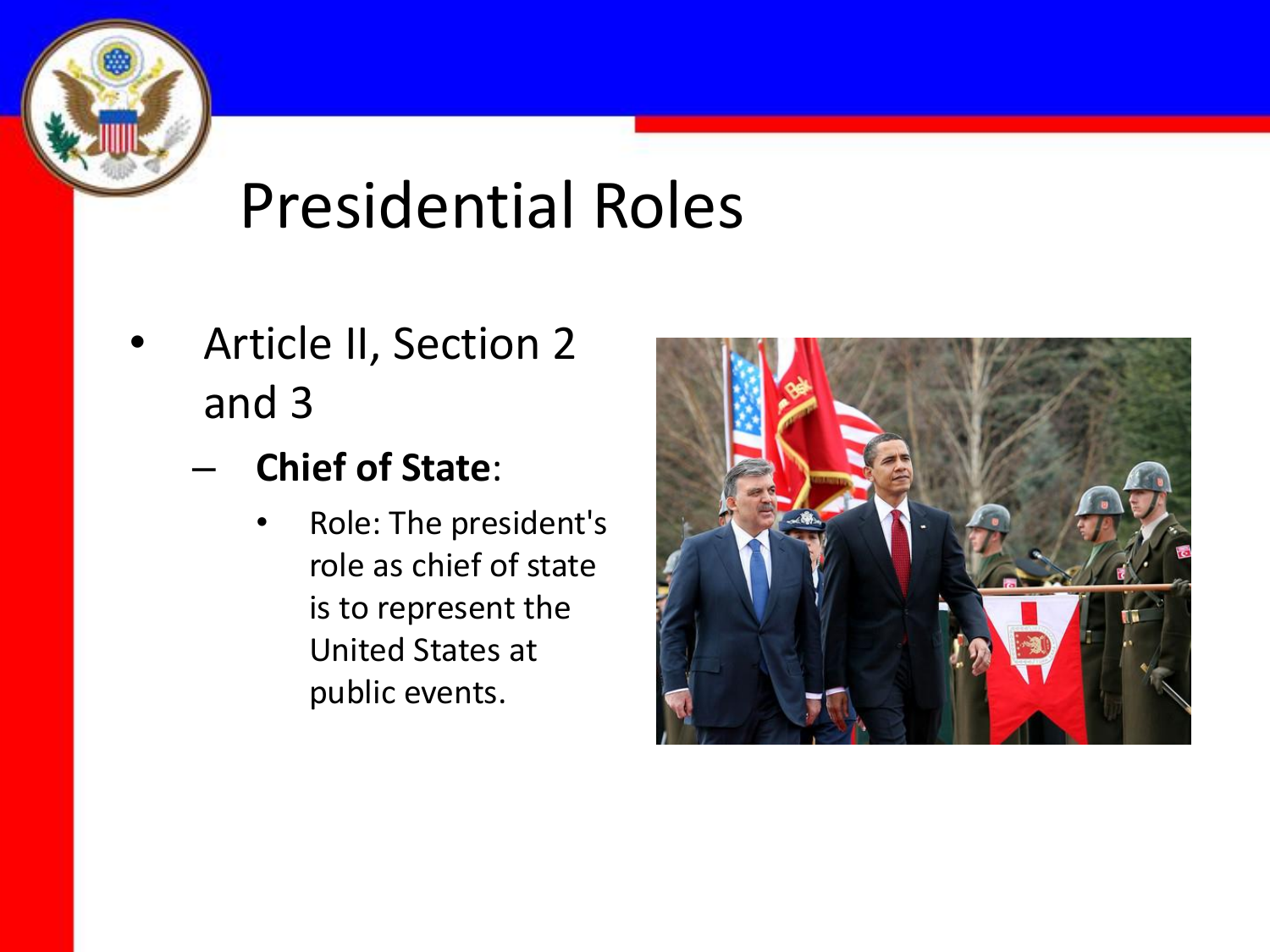#### • **Chief Diplomat**

- Role: Being a diplomat involves interacting with leaders from other nations.
- The president is the main creator of foreign policy.

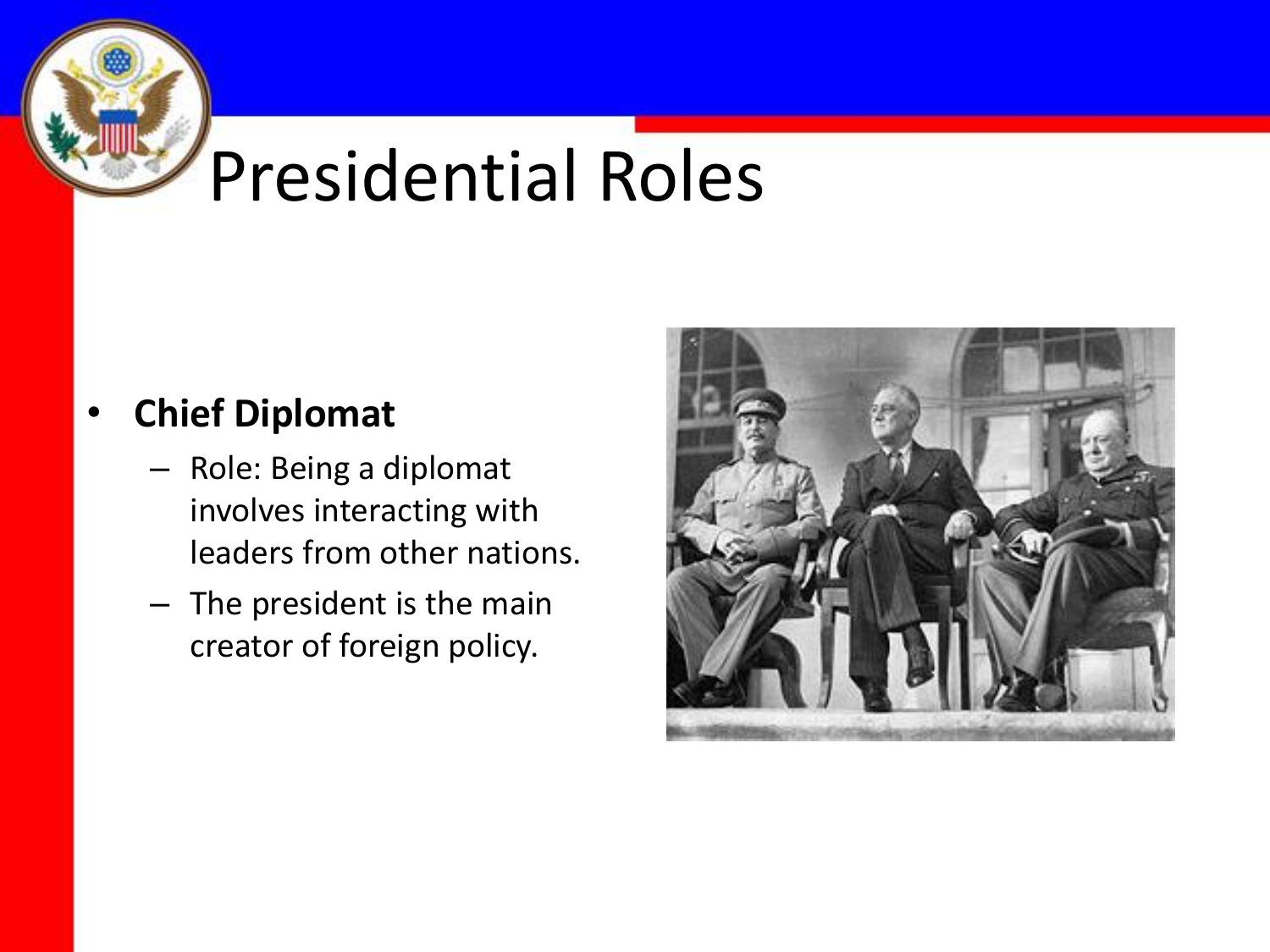#### **Chief Executive**

- Role: The President controlled agencies have the responsibility and authority to carry out the laws made by congress.
- The president is the head of the Executive Branch, and has highest authority.

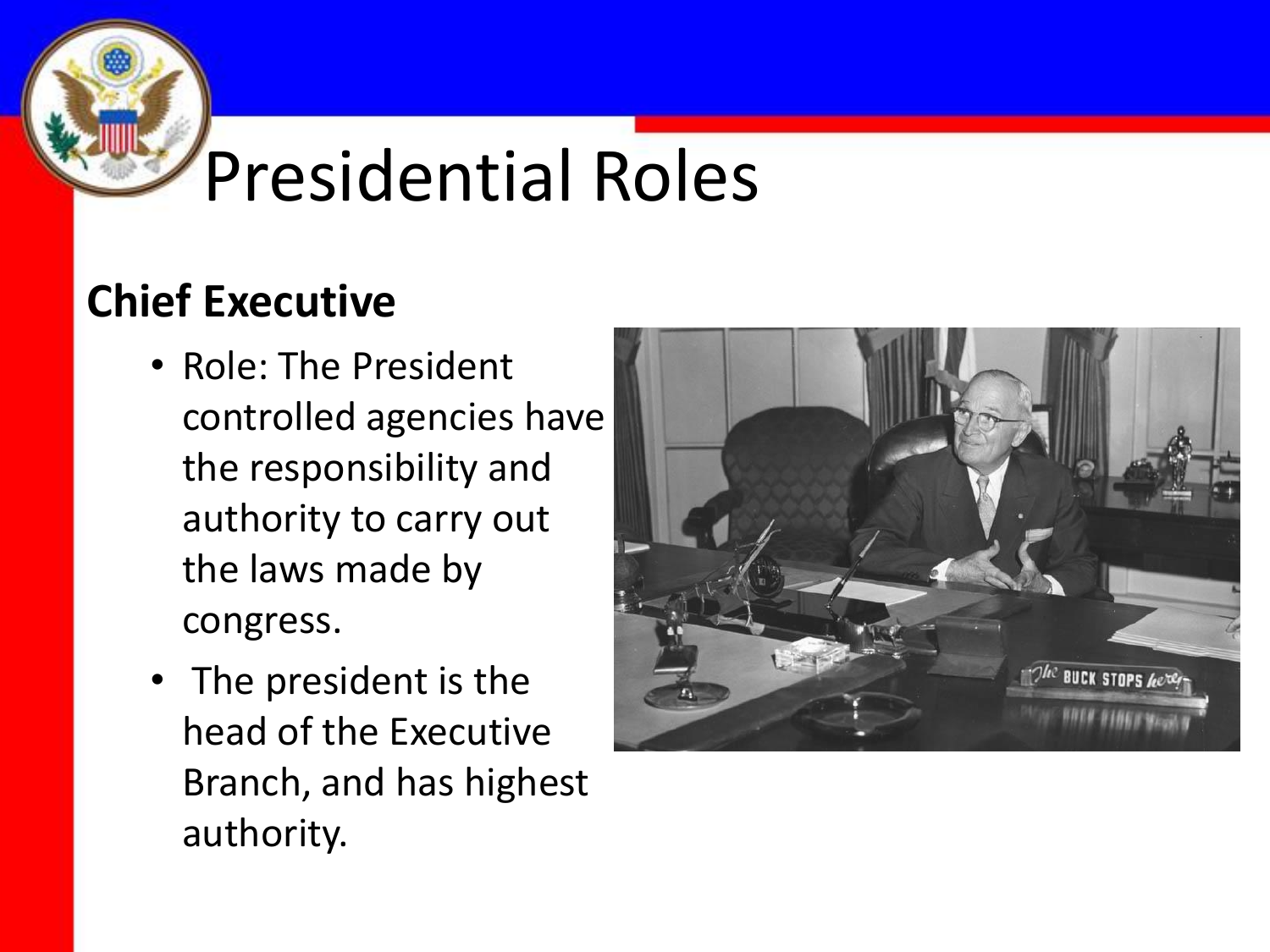#### • **Chief Legislator**

- Role: The President can voice his own ideas and opinions to Congress while they draft legislation.
	- Through speeches and meetings with different Senators

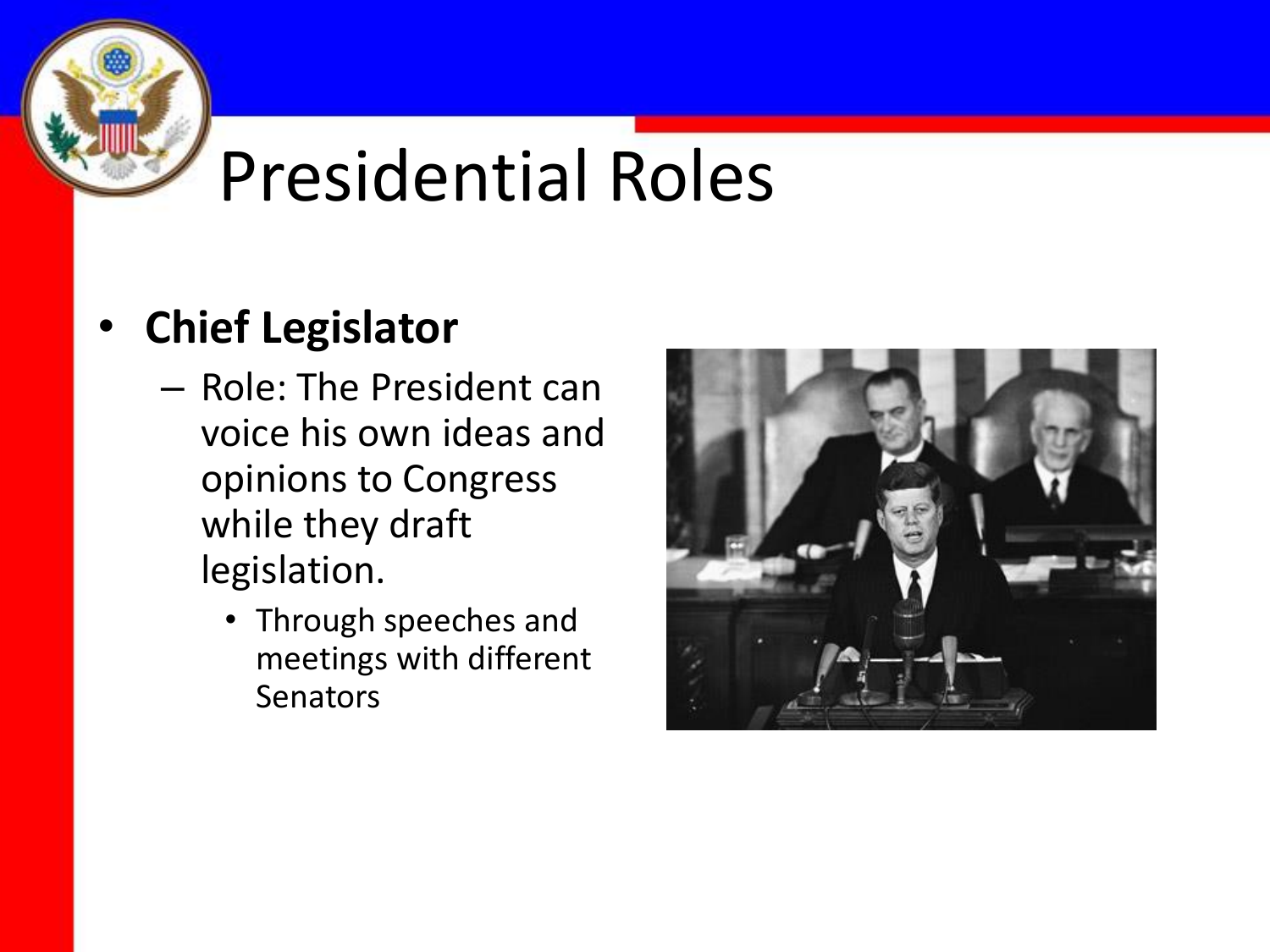#### – **Commanders in Chief**

- Role: The president is the commander-inchief of the U.S. armed forces.
	- All military leaders report to and take orders from the president

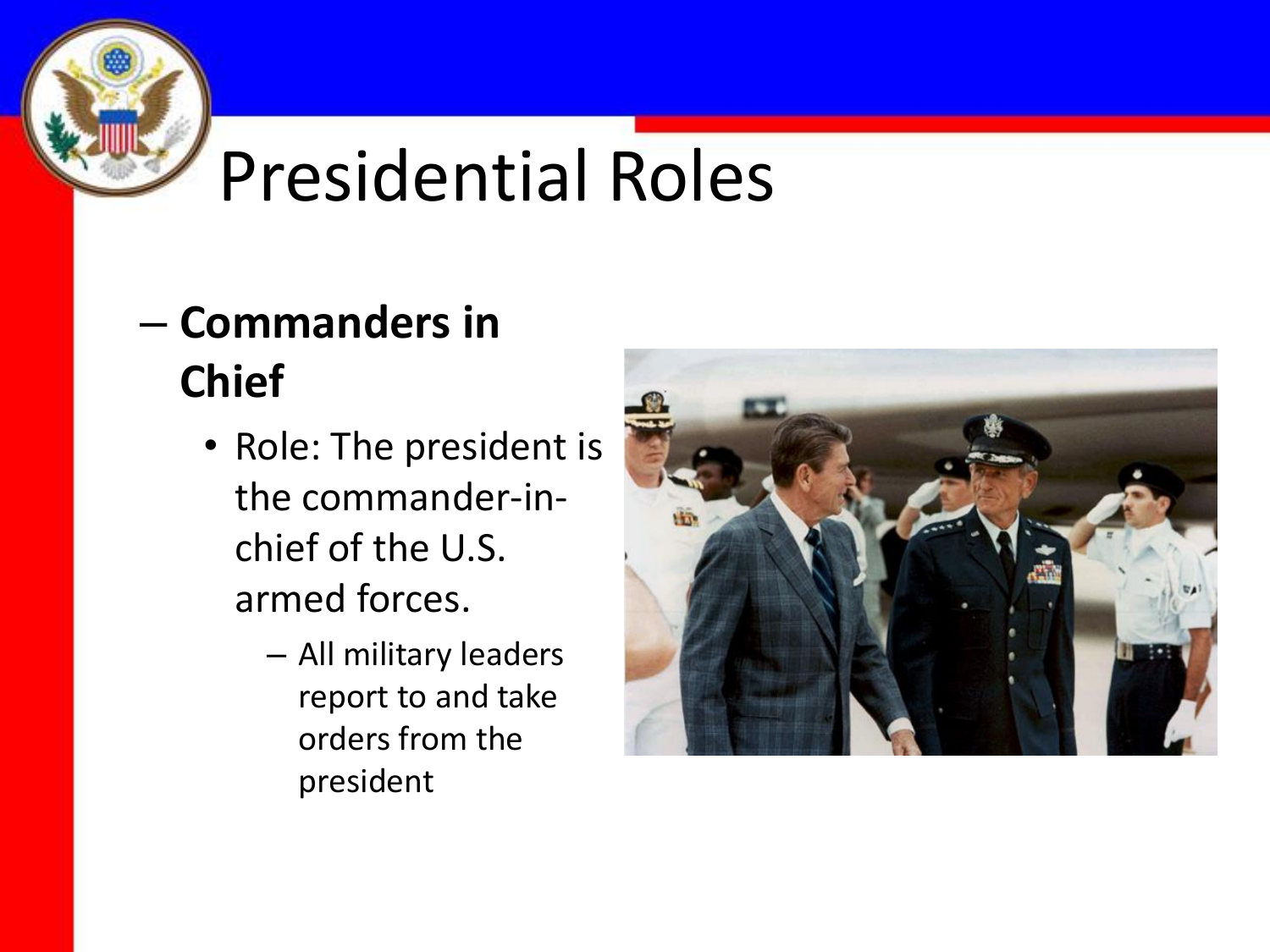

#### – **Chief of Party**

• Role: the president helps members of his political party get elected or appointed to office.